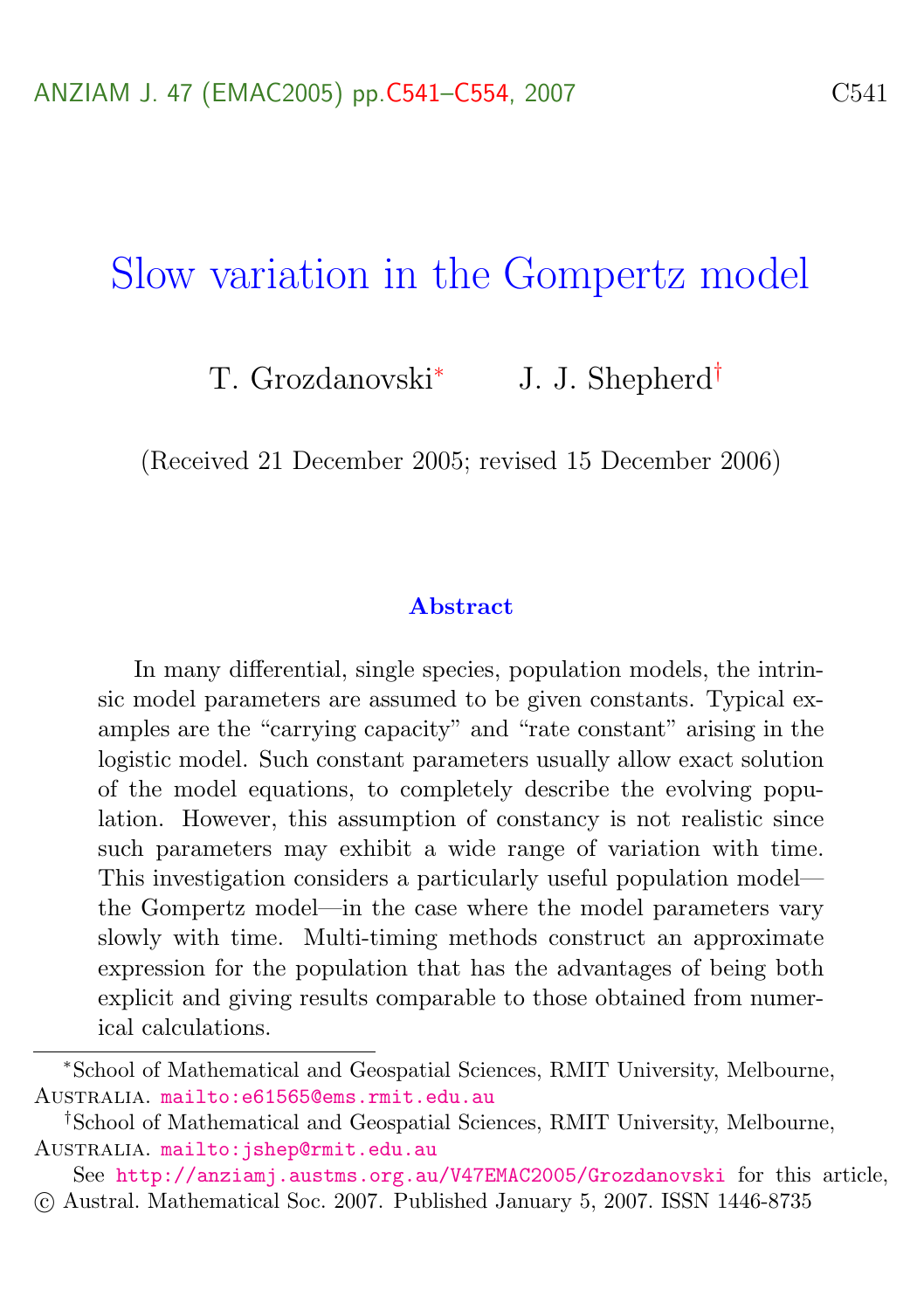### Contents C542

# **Contents**

|       | 1 Introduction                                              | C542             |
|-------|-------------------------------------------------------------|------------------|
|       | 2 Multiscale formulation of the model                       | C544             |
|       | 3 Perturbation analysis                                     | C545             |
| 4     | Application to particular cases                             | C547             |
|       | Exponentially varying carrying capacity<br>4.1              | C <sub>547</sub> |
|       | Periodically varying carrying capacity<br>4.2               | C <sub>549</sub> |
|       |                                                             | C <sub>549</sub> |
|       | 4.4 Periodically varying growth rate and carrying capacity. | C <sub>552</sub> |
| $5 -$ | <b>Discussion</b>                                           | C <sub>552</sub> |
|       | <b>References</b>                                           |                  |

# <span id="page-1-0"></span>1 Introduction

Whilst populations of individuals change in discrete steps, the evolution of populations are very well represented using the continuous tool of differential equations. When spatial effects such as diffusion and dispersion are neglected, the mathematical model of a single species population reduces to an initial value problem involving a single (usually nonlinear) ordinary differential equation in one variable. While such simplification may be criticised, such models still find application in the study of such disparate phenomena as the evolution of fish school populations, the reactions of chemical ions, or the spread of a single innovation or phenomenon. Moreover, such models often provide results that are of use in predicting behaviour.

Typically, such differential equation models contain parameters that de-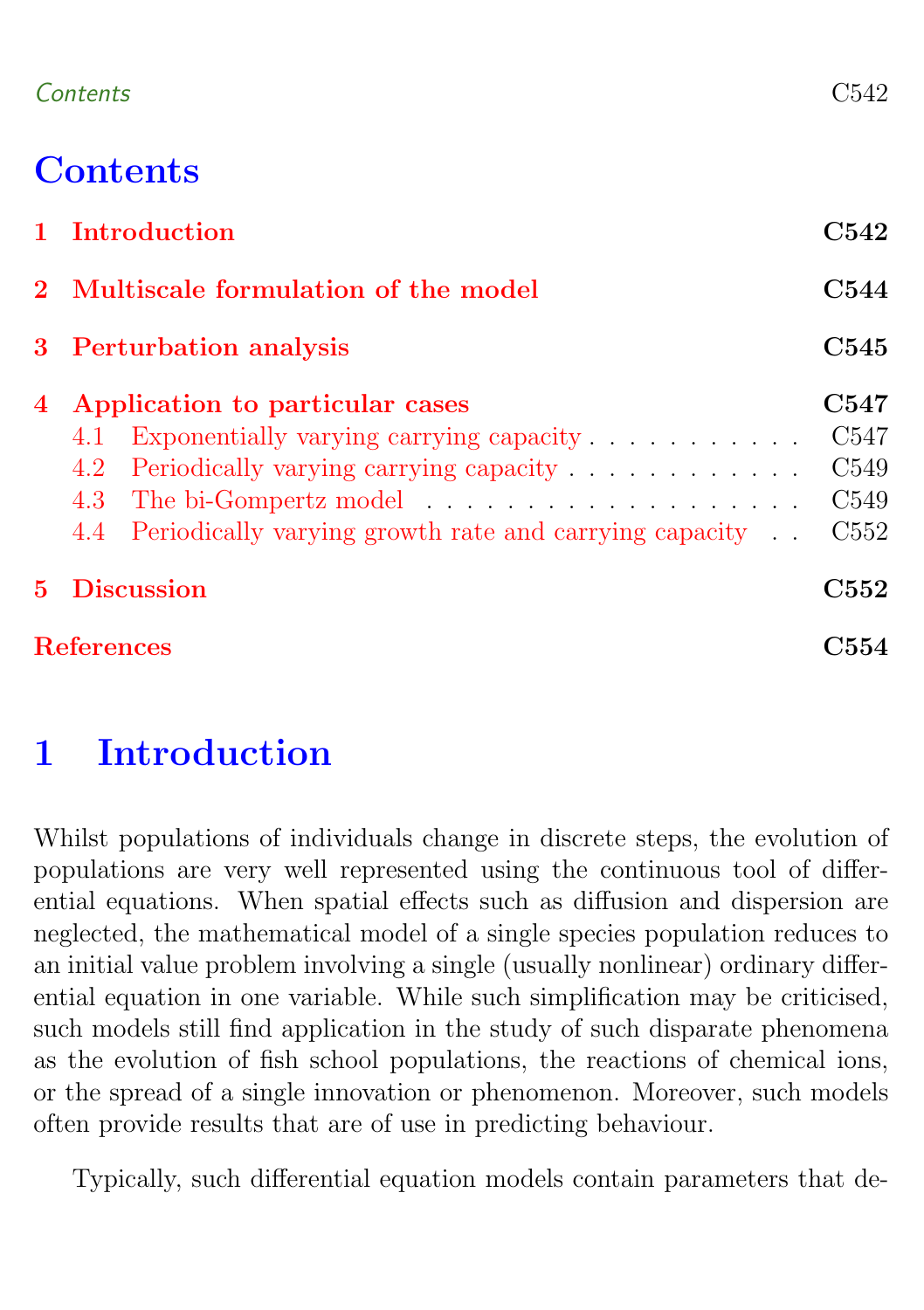#### <span id="page-2-1"></span>1 Introduction C543

fine the growth characteristics of the species involved, and its interaction with the microcosm. Usually, these parameters are taken as constants. This is often necessary to allow useful analysis of the model. However, such parameters usually do vary with time. In such cases, analysis of the model usually requires repetitive numerical simulations to enable some form of general statements to be made about the role played by these parameters in the population evolution.

Often, the model parameters vary slowly in time, due, perhaps, to seasonal variation. Then, the population variation may be viewed as depending on two time scales—the 'normal' intrinsic scale of the species, and the 'slow' time scale imposed by the parameter variation. In such cases, the model may be analysed using a "multi-time" approach, as applied, for example, in the area of mechanical oscillations [\[6\]](#page-13-1).

In the present paper, we apply such analysis to a population  $P(t, \varepsilon)$  given by the solution of the initial value problem

<span id="page-2-0"></span>
$$
\frac{dP(t,\varepsilon)}{dt} = r(\varepsilon t)P(t,\varepsilon)\ln\left(\frac{K(\varepsilon t)}{P(t,\varepsilon)}\right), \quad P(0,\varepsilon) = P_0 > 0. \tag{1}
$$

In the above,  $r$  and  $K$  are given positive functions of their arguments, while  $\varepsilon$  is a small positive parameter. Thus,  $r(\varepsilon t)$  and  $K(\varepsilon t)$  denote functions which vary slowly as t varies, since an  $O(\varepsilon^{-1})$  change in t is required to produce an  $O(1)$  change in r or K.

When  $r$  and  $K$  are constant, the above model reduces to the *Gompertz*  $model$  [\[2,](#page-13-2) [3\]](#page-13-3), which has been used in modelling in such diverse areas as actuarial studies and economics, technology transfer and technology substitution, innovation diffusion, tumor growth including breast cancers, and a range of biological and botanical phenomena. Here,  $r$  is the Malthusian growth constant, while K is the *carrying capacity*, the limiting population supportable by the microcosm. Our model  $(1)$  above (also discussed in  $[4]$ ) extends this to the situation where  $r$  and  $K$  vary slowly in time as a result of some background variation.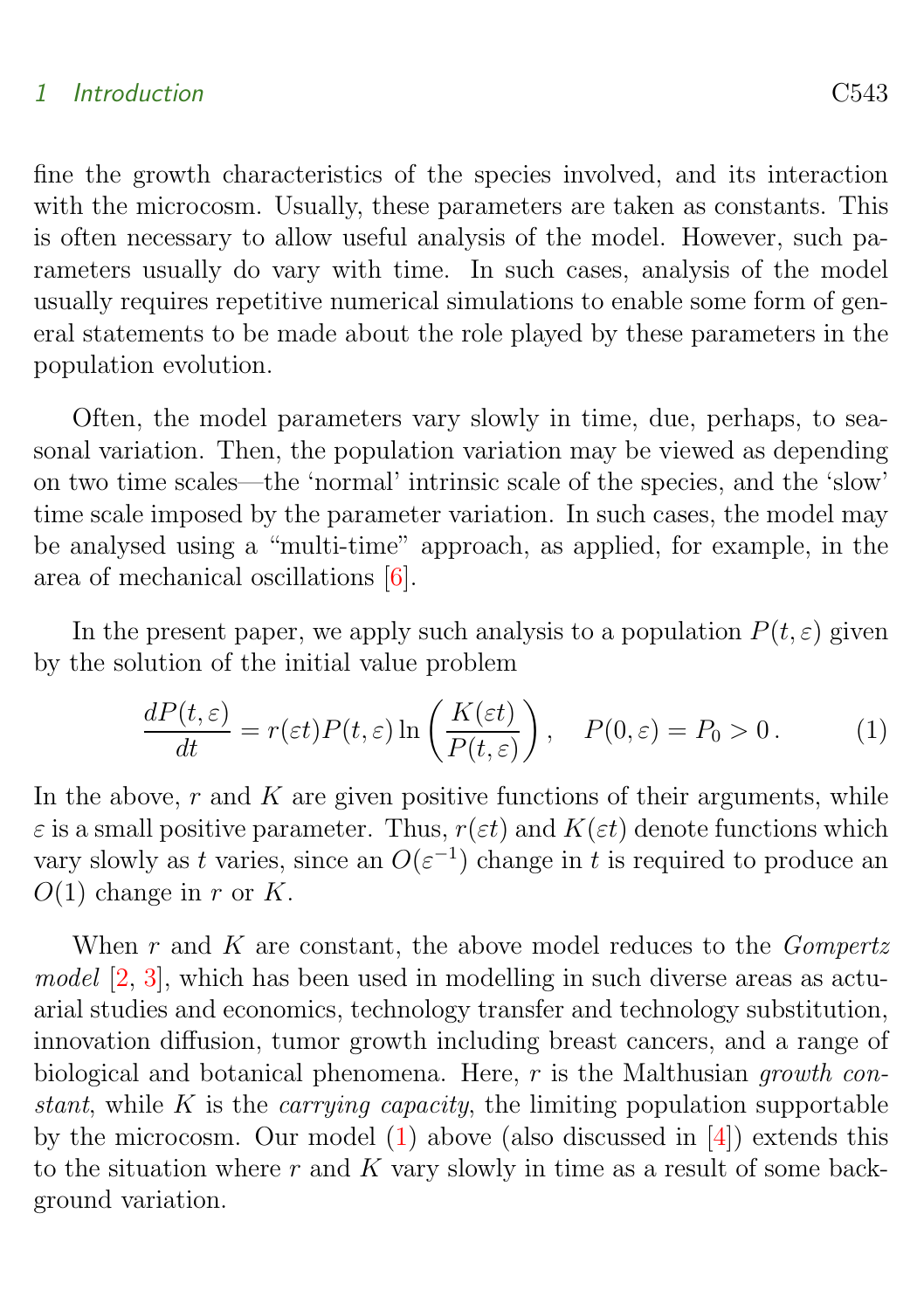### <span id="page-3-3"></span><span id="page-3-0"></span>2 Multiscale formulation of the model

The problem [\(1\)](#page-2-0) depends on the two time scales t and  $\varepsilon t$ . This implies that we should regard the solution  $P(t, \varepsilon)$  as a function of these two time scales. This is the simpler approach adopted in earlier analysis of similar models [\[7\]](#page-13-5). However, it turns out that we need to propose more general time scales for [\(1\)](#page-2-0), namely

$$
t_0 = \frac{1}{\varepsilon} g(t_1) \quad \text{and} \quad t_1 = \varepsilon t \,, \tag{2}
$$

where  $g(t_1)$  is an arbitrary function of  $t_1$  which is to be found. Here  $t_0$  is a transformed "normal" time variable and  $t_1$  is the "slow" time variable. Setting

$$
P(t,\varepsilon) \equiv p(t_0, t_1, \varepsilon), \qquad (3)
$$

we get, on application of the chain rule,

$$
\frac{dP(t,\varepsilon)}{dt} = g'(t_1)D_0p + \varepsilon D_1p\,,\tag{4}
$$

where  $D_0$  and  $D_1$  denote partial differential operators taken with respect to  $t_0$  and  $t_1$  respectively.

With these transformations, the *multi-scaled Gompertz equation* is

<span id="page-3-2"></span>
$$
g'(t_1)D_0p + \varepsilon D_1p = r(t_1)p\ln\left(\frac{K(t_1)}{p}\right). \tag{5}
$$

<span id="page-3-1"></span>This equation [\(5\)](#page-3-2) for p now displays  $\varepsilon$  explicitly, so that a perturbation approach based on  $\varepsilon \to 0$  may be used. We also note that this is a *partial* differential equation.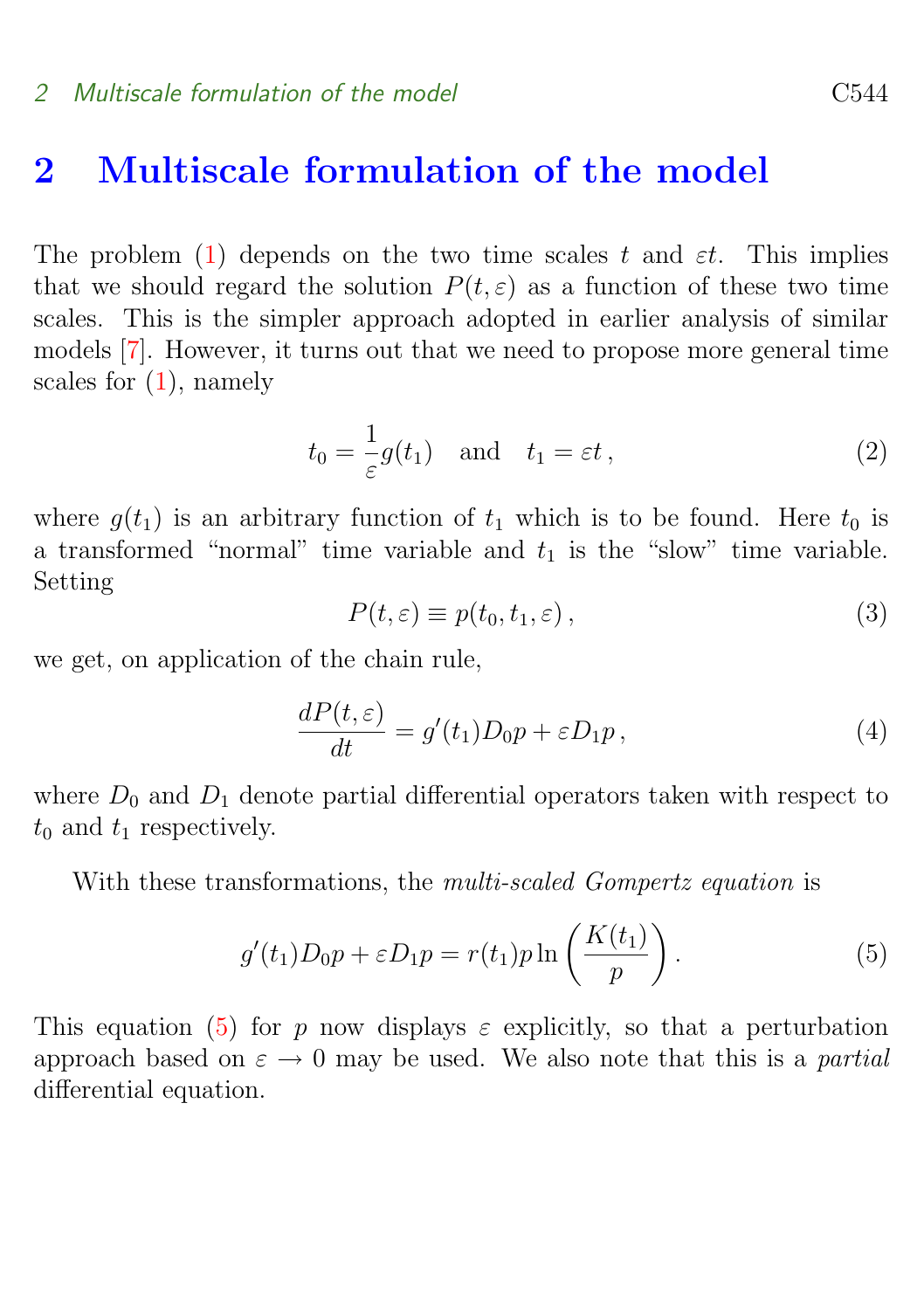#### 3 Perturbation analysis C545

## 3 Perturbation analysis

We now express p as a Poincaré expansion in  $\varepsilon$ ,

<span id="page-4-3"></span>
$$
p(t_0, t_1, \varepsilon) = p_0(t_0, t_1) + \varepsilon p_1(t_0, t_1) + \varepsilon^2 p_2(t_0, t_1) + \cdots,
$$
 (6)

where this expansion is subject to the boundedness condition

<span id="page-4-4"></span>
$$
\left|\frac{p_{n+1}(t_0, t_1)}{p_n(t_0, t_1)}\right| < \infty, \qquad n = 0, 1, 2, \dots,\tag{7}
$$

for all  $t_0$  and  $t_1$ , even as  $t_0, t_1 \rightarrow \infty$ .

Substituting this expansion into [\(5\)](#page-3-2) and collecting like powers of  $\varepsilon$  gives us equations for  $p_0$  and  $p_1$  as

<span id="page-4-0"></span>
$$
g'(t_1)D_0p_0 = r(t_1)p_0 \ln(K(t_1)) - r(t_1)p_0 \ln(p_0), \qquad (8)
$$

and

<span id="page-4-1"></span>
$$
g'(t_1)D_0p_1 + D_1p_0 = r(t_1)p_1\ln(K(t_1)) - r(t_1)p_1\ln(p_0) - r(t_1)p_1.
$$
 (9)

respectively. Solving [\(8\)](#page-4-0) gives

$$
p_0 = K(t_1) \exp \left[ -\gamma(t_0, t_1) \right], \quad \gamma(t_0, t_1) = \exp \left[ -\frac{r(t_1)}{g'(t_1)} (t_0 + A(t_1)) \right], \quad (10)
$$

where  $A(t_1)$  is an arbitrary function of  $t_1$ . Assuming that  $A(t_1)$  and  $g'(t_1)$  are bounded positive functions of  $t_1$ ,  $p_0$  is bounded for all  $t_0$  and  $t_1$ , and tends to  $K(t_1)$  as  $t_0 \to \infty$ . Equation [\(9\)](#page-4-1) becomes, on rearrangement,

<span id="page-4-2"></span>
$$
D_0 p_1 + \frac{r(t_1)p_1}{g'(t_1)} \left[ 1 - \ln\left(\frac{K(t_1)}{p_0}\right) \right] = -\frac{1}{g'(t_1)} D_1 p_0. \tag{11}
$$

Note that  $p_0$  contains one arbitrary function of  $t_1$ . Since the original equa-tion [\(5\)](#page-3-2) is first order, we seek a particular solution only of [\(11\)](#page-4-2) to represent  $p_1$ . An integrating factor method gives

$$
p_1 = \exp\left[-\frac{r(t_1)(t_0 + A(t_1))}{g'(t_1)} - \gamma(t_0, t_1)\right] \times \left\{-\frac{K'(t_1)}{r(t_1)}\exp\left[\frac{r(t_1)t_0}{g'(t_1)}\right]\right\}
$$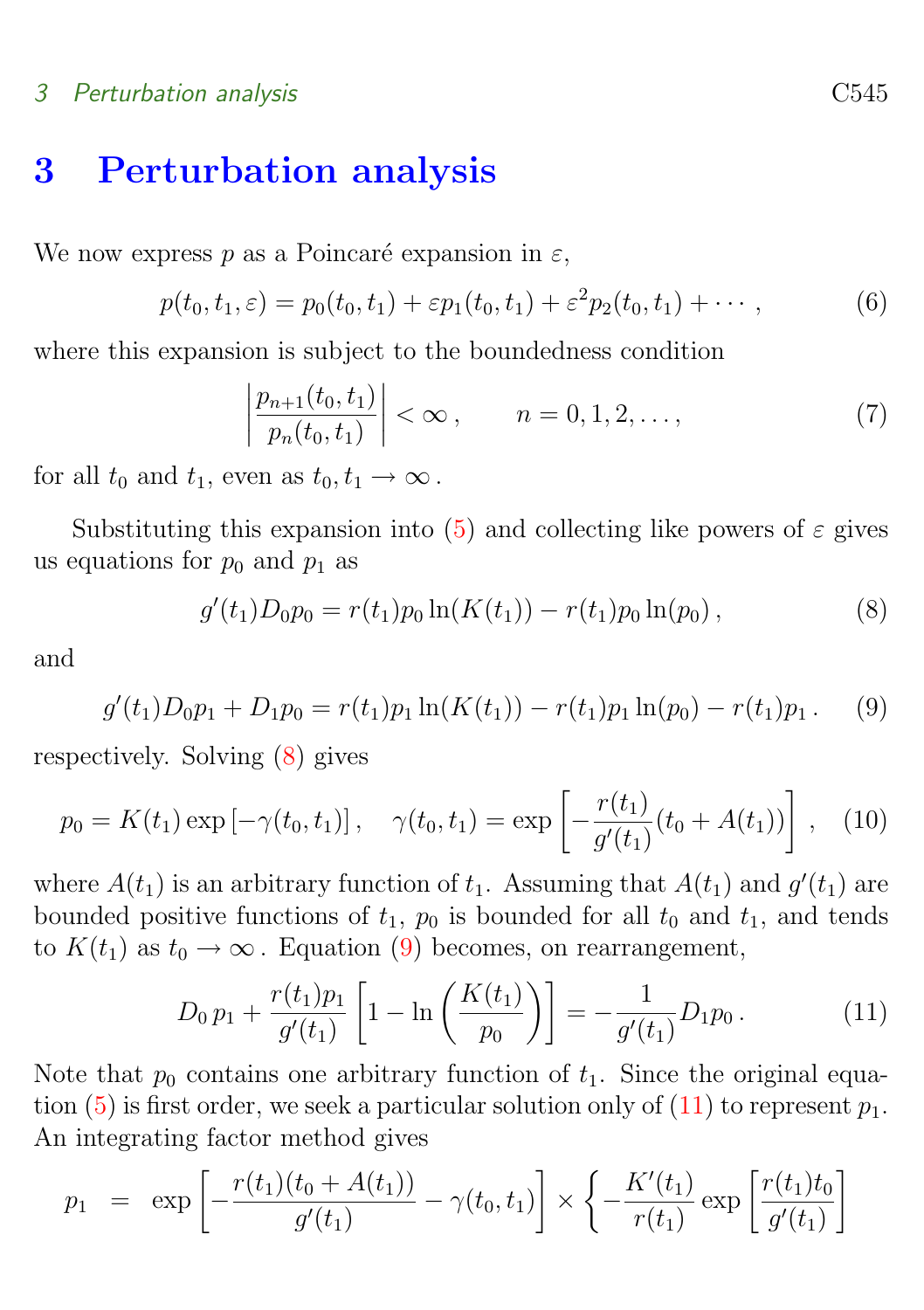#### <span id="page-5-1"></span>3 Perturbation analysis C546

$$
-\frac{K(t_1)r'(t_1)t_0\exp\left[\frac{-r(t_1)A(t_1)}{g'(t_1)}\right]}{g'(t_1)^2}\left(\frac{t_0}{2}+A(t_1)+\frac{A'(t_1)r(t_1)}{r'(t_1)}\right) + \frac{K(t_1)r(t_1)t_0g''(t_1)\exp\left[\frac{-r(t_1)A(t_1)}{g'(t_1)}\right]}{g'(t_1)^3}\left(\frac{t_0}{2}+A(t_1)\right)\right\}.
$$
 (12)

On substituting  $p_0$  and  $p_1$  into the Poincaré expansion [\(6\)](#page-4-3) we obtain our two term approximation for the solution.

Under the assumptions above regarding  $A(t_1)$  and  $g'(t_1)$ ,  $p_1$  involves terms such as  $t_0 \exp[-f(t_1)t_0]$  and  $t_0^2 \exp[-f(t_1)t_0]$ , where  $f(t_1)$  is a positive function. Thus, the ratio  $p_1/p_0$  may become unbounded as  $t_0 \to \infty$ , violating the condition [\(7\)](#page-4-4). To overcome this we set the coefficients of these terms to zero, by choosing

$$
A'(t_1) = 0 \quad \Rightarrow \quad A(t_1) = C \,, \tag{13}
$$

where C is an arbitrary constant, and

$$
g'(t_1) = r(t_1).
$$
 (14)

This last condition gives the time scales  $t_0$  and  $t_1$  as

$$
t_0 = \frac{1}{\varepsilon} \int_0^{t_1} r(s) \, ds \quad \text{and} \quad t_1 = \varepsilon t \,. \tag{15}
$$

Note that when  $r(\varepsilon t)$  is constant, these scales reduce to the simpler scales t and  $\varepsilon t$  as used in [\[7\]](#page-13-5).

Substituting the above into the expansion  $(6)$ , we obtain

$$
p(t_0, t_1, \varepsilon) = \left( K(t_1) - \frac{\varepsilon K'(t_1)}{r(t_1)} \right) \exp \left[ -Ce^{-t_0} \right] + \cdots \tag{16}
$$

Using the initial conditions that at  $t = t_0 = t_1 = 0$ ,  $p = P_0$ , and rewriting in the original variables, we obtain the expansion

<span id="page-5-0"></span>
$$
P(t,\varepsilon) = \left( K(\varepsilon t) - \frac{\varepsilon K'( \varepsilon t)}{r(\varepsilon t)} + \frac{\varepsilon K'(0)K(\varepsilon t)}{r(0)K(0)} \exp\left[ -\frac{1}{\varepsilon} \int_0^{\varepsilon t} r(s) \, ds \right] \right) \times
$$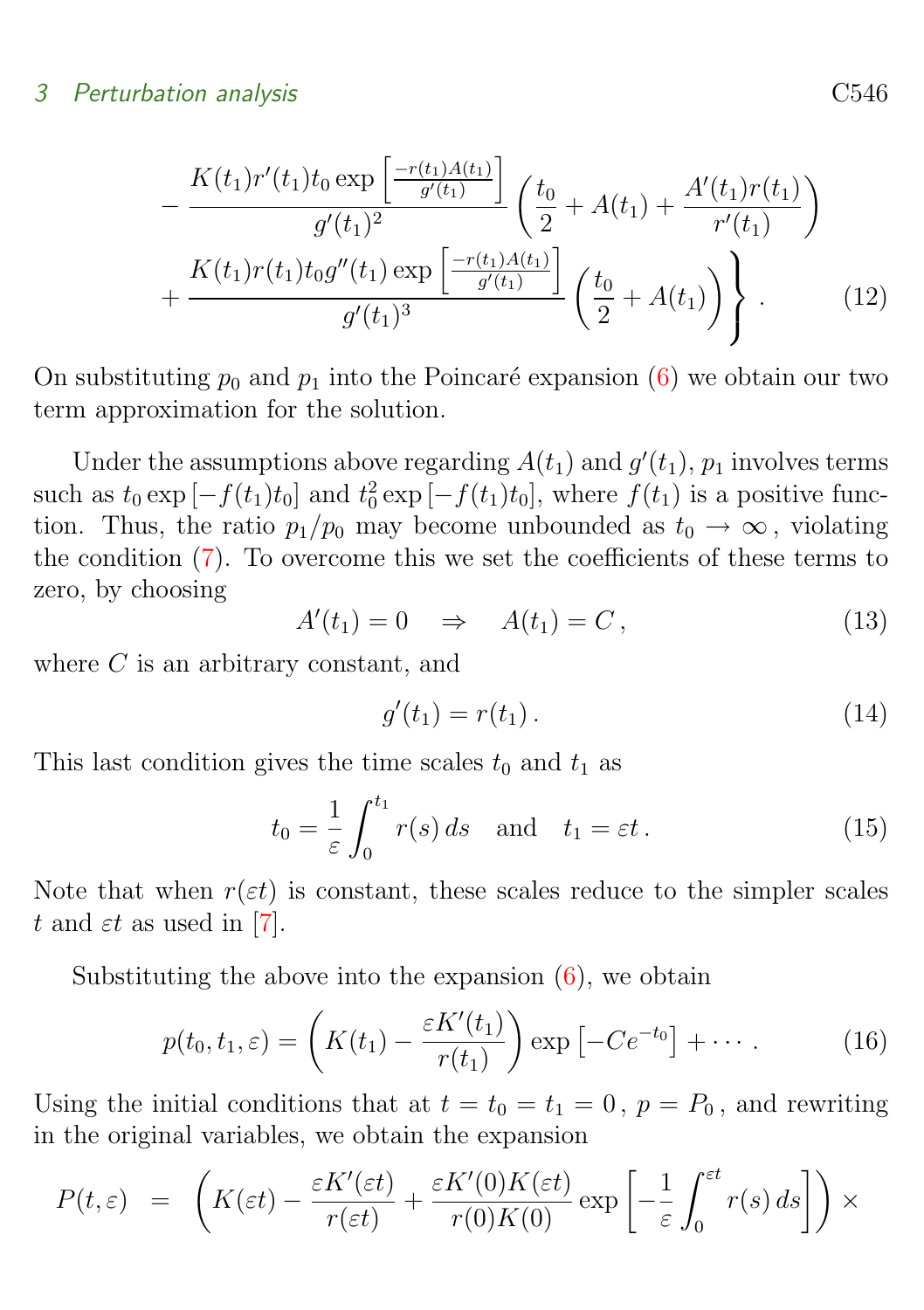#### 4 Application to particular cases C547

$$
\times \left(\frac{P_0}{K(0)}\right)^{\exp\left[-\frac{1}{\varepsilon}\int_0^{\varepsilon t} r(s) \, ds\right]}.
$$
\n
$$
(17)
$$

Equation [\(17\)](#page-5-0) provides a two term approximation to the solution of the Gompertz model when the growth rate and carrying capacity vary slowly with time. As time,  $t \to \infty$ , the population,  $P(t, \varepsilon)$ , as approximated by [\(17\)](#page-5-0), tends to the carrying capacity,  $K(\varepsilon t)$ , minus an  $O(\varepsilon)$  term dependent on the derivative of the carrying capacity  $K'(\varepsilon t)$  and the growth rate  $r(\varepsilon t)$ . Further, in many circumstances, the carrying capacity tends to a constant value as  $t \to \infty$ ; that is,  $K'(\varepsilon t) \to 0$ , so that  $P(t,\varepsilon)$  given by [\(17\)](#page-5-0) actually tends to the carrying capacity, as in the constant  $K$  case.

## <span id="page-6-0"></span>4 Application to particular cases

### <span id="page-6-1"></span>4.1 Exponentially varying carrying capacity

We consider a carrying capacity that either grows or decays exponentially and slowly over time:

$$
K(\varepsilon t) = K_0 \exp\left[\varepsilon \rho t\right],\tag{18}
$$

where  $\varepsilon$  is small,  $K_0$  is the initial carrying capacity and  $\rho$  is a constant. For  $\rho > 0$ , K increases exponentially, whereas for  $\rho < 0$ , it decays. Such an exponential growth in a population could arise from an increase in the ability to produce more food or the introduction of vaccines into an environment. The growth rate r is constant.

Figure [1](#page-7-0) shows the results of applying the expansion [\(17\)](#page-5-0), for values  $K_0 = 200, \ \rho = 0.2, \ P_0 = 20, \ r = 0.2$  and  $\varepsilon = 0.1$ . For comparison, the carrying capacity and the results of a numerical solution are included.

Equation [\(17\)](#page-5-0) provides an accurate representation of the evolving population, that tends to values in a small neighbourhood of the carrying capacity.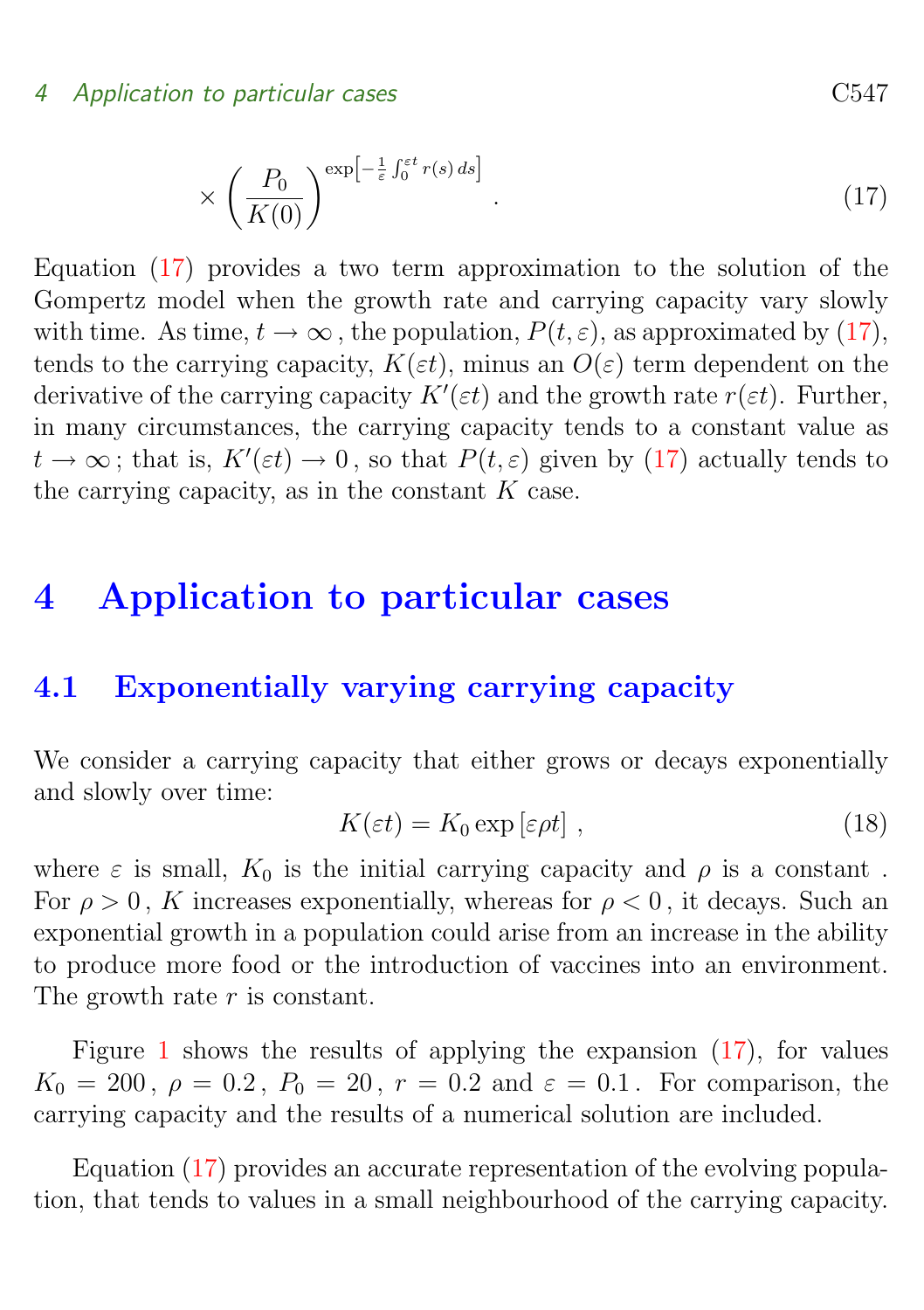

<span id="page-7-0"></span>Figure 1: Multi-scale approximation (black) vs. numerical solution (blue) for exponentially varying carrying capacity (red).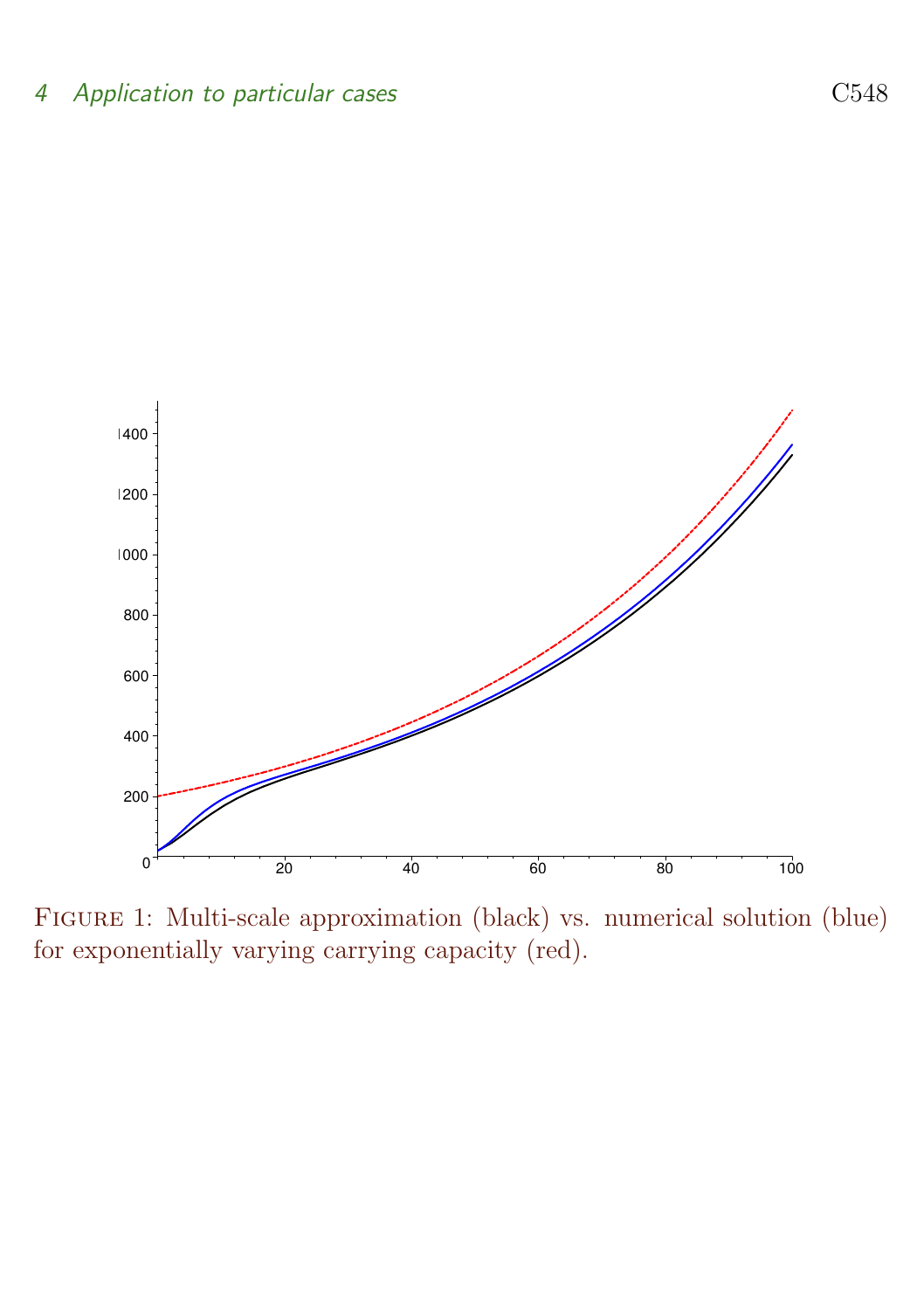<span id="page-8-2"></span>Here  $K'(\infty) \neq 0$ , so that  $P = K + O(\varepsilon)$  at best as  $t \to \infty$ . These features are reflected in the numerical solution.

### <span id="page-8-0"></span>4.2 Periodically varying carrying capacity

A periodically slowly varying carrying capacity may be

$$
K(\varepsilon t) = K_0 + \delta \sin(\varepsilon t),
$$

where  $\varepsilon$  is small. Here, K executes slow oscillations about  $K_0$  of amplitude  $\delta$ . Such behavior of the carrying capacity is a typical response to environments which fluctuate slowly over time. For example, in a marine environment the changing tides resulting from the phases of the moon bring slow variation in the ability of the environment to support a given species. Figure [2](#page-9-0) compares the expansion [\(17\)](#page-5-0) with the carrying capacity and the results of a numerical solution, for values  $K_0 = 20$ ,  $P_0 = 10$ ,  $\delta = 0.3$  and  $\varepsilon = 0.1$ .

The population does not stay strictly below the carrying capacity, as in the previous case, but rather, remains in a small neighbourhood of it as time evolves. Since  $K'$  alternates in sign, the contribution of the second term of  $(17)$  alternates as well—hence the switching from above K to below. As for the example above, this behaviour is reflected in the numerical solution.

### <span id="page-8-1"></span>4.3 The bi-Gompertz model

In some logistic evolving systems, the carrying capacity  $K$  displays a logistic type growth between two constant limits  $[1]$ . Such a "pulse" in K is re-flected in the corresponding population. Here, we copy the approach in [\[1\]](#page-13-6), to obtain a slowly varying "bi-Gompertz" form of  $K$ , varying between two constant limits. This is then applied to [\(17\)](#page-5-0), to obtain a representation for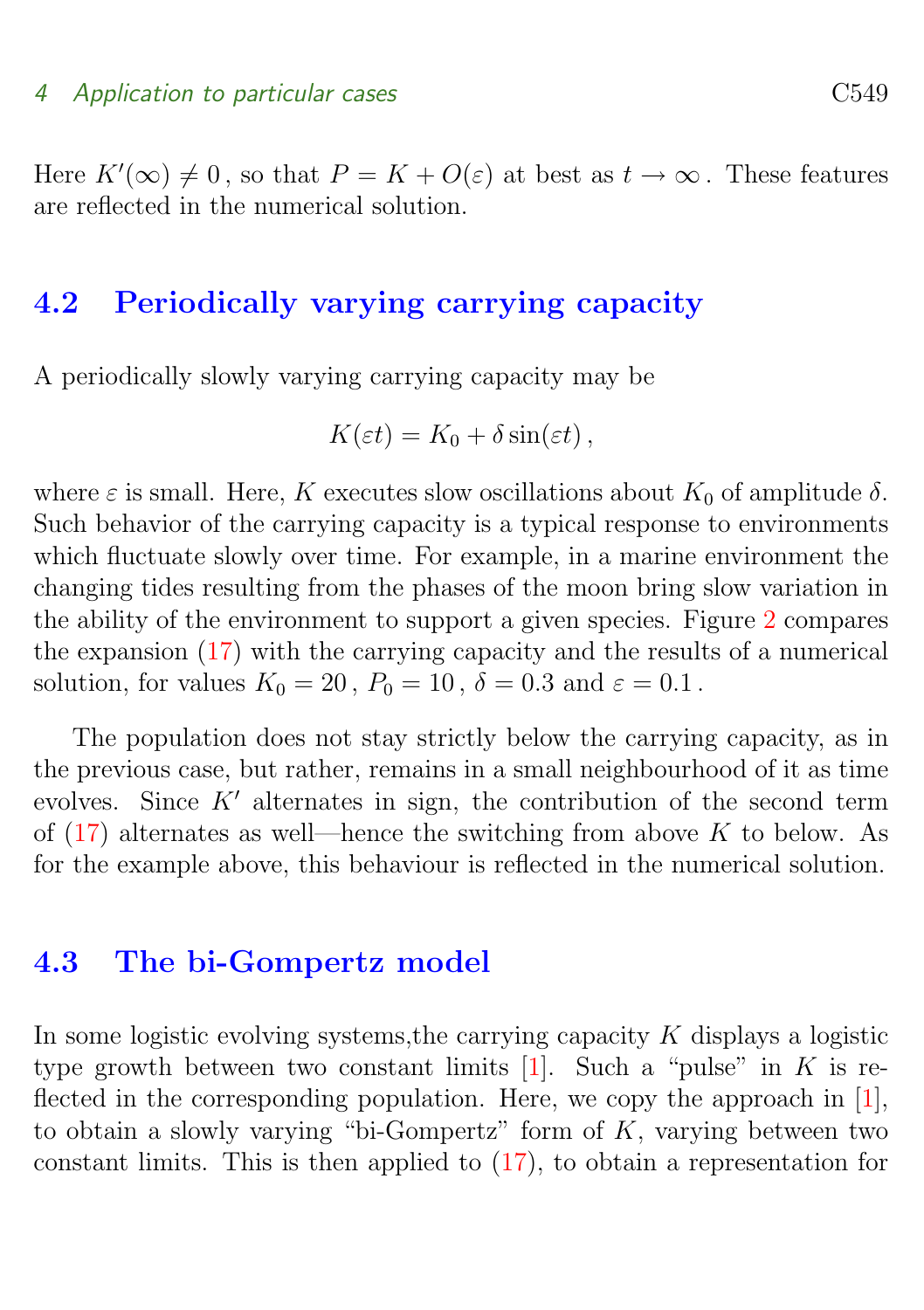

<span id="page-9-0"></span>Figure 2: Multi-scale approximation (black) versus numerical solution(blue) for periodic carrying capacity (red).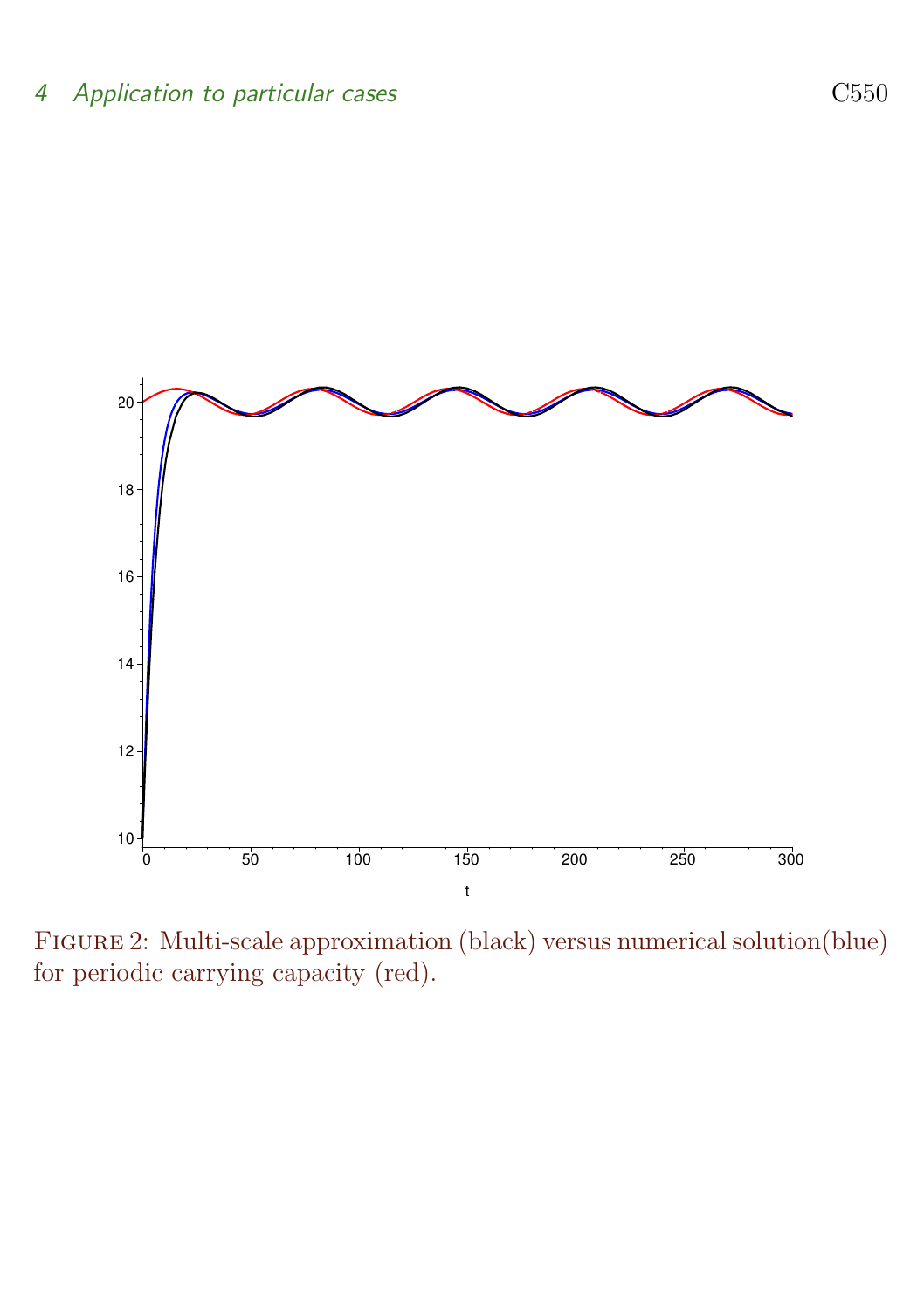#### 4 Application to particular cases C551



<span id="page-10-1"></span>Figure 3: Numerical solution (blue) versus multi-timing approximation (black) with carrying capacity (red).

the variation of the population. The appropriate form for  $K$  is

$$
K(t) = k_1 + k_2 \exp\left[\frac{r}{\varepsilon} \left(1 - e^{-\varepsilon(t - t_{mk})}\right)\right],\tag{19}
$$

where  $k_1$  is the initial carrying capacity, r and  $\varepsilon$  are constant growth rates for the first and second growth phases, and  $t_{mk}$  is the location of the second turning point in time. Figure [3](#page-10-1) shows the results of this for  $k_1 = K_0 = 80$ ,  $k_2 = 20$ ,  $\varepsilon = 0.05$ ,  $t_{mk} = 100$ ,  $P_0 = 10$  and  $r = 0.1$ .

<span id="page-10-0"></span>Once again the approximation is acceptably accurate as there is minimal difference between the numerical solution and the two term multi-timing approximate solution.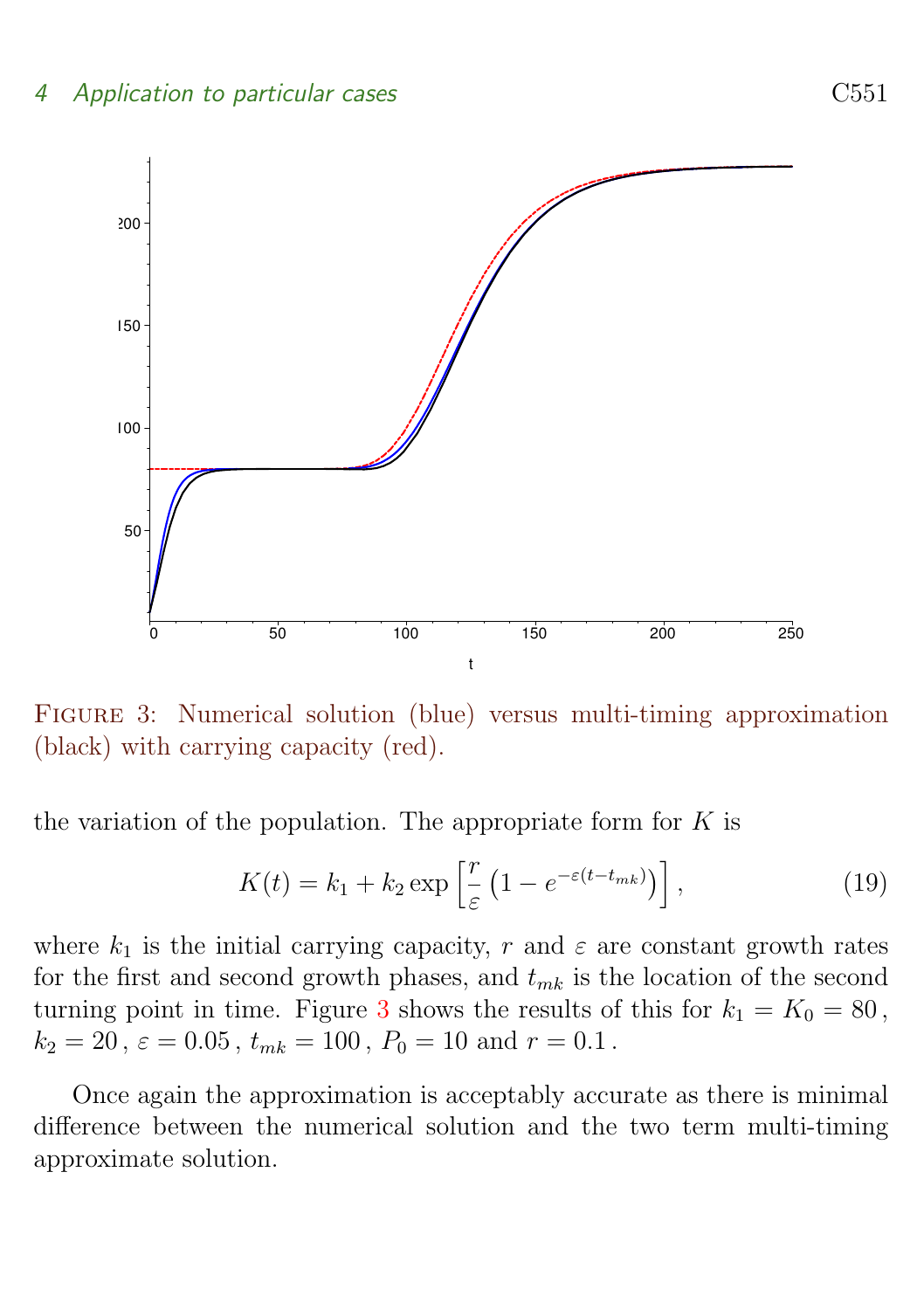## 4.4 Periodically varying growth rate and carrying capacity

The preceding examples only display a varying carrying capacity. Clearly [\(17\)](#page-5-0) allows for  $r$  to vary (slowly) as well. Here, we consider growth rates and carrying capacities that are varying slowly and periodically with time, since these may arise in environments which fluctuate slowly over time.

Representative functions for such  $r(\varepsilon t)$  and  $K(\varepsilon t)$  are

$$
r(\varepsilon t) = r_0 + \delta \sin(\varepsilon t) , \qquad (20)
$$

$$
K(\varepsilon t) = K_0 + \Delta \sin(\varepsilon t), \qquad (21)
$$

where  $r_0$  and  $K_0$  are mean values and  $\delta$  and  $\Delta$  denote amplitudes of the respective oscillations about these means.

Figure [4](#page-12-0) displays the results obtained using [\(17\)](#page-5-0) where  $r_0 = 0.5$ ,  $\delta = 0.14$ ,  $K_0 = 50$  and  $\varepsilon = 0.1$ . The numerical (the blue line) and approximate solutions (the black line) are effectively coincident, while both tend rapidly to the carrying capacity (red line) as time progresses.

## <span id="page-11-0"></span>5 Discussion

The calculations above have yielded a useful approximation to the solutions of the Gompertz model, valid for arbitrary slowly varying growth rate  $r$  and carrying capacity  $K$ . This agrees very well with the results of numerical computations and has the further advantage of being an explicit function, capable of representing general features of the evolving population. Numerical solutions can only achieve this at the expense of numerous recalculations using very specific data.

While these methods have been applied here to a particular population model, they are readily applicable, with suitable modifications, to a wide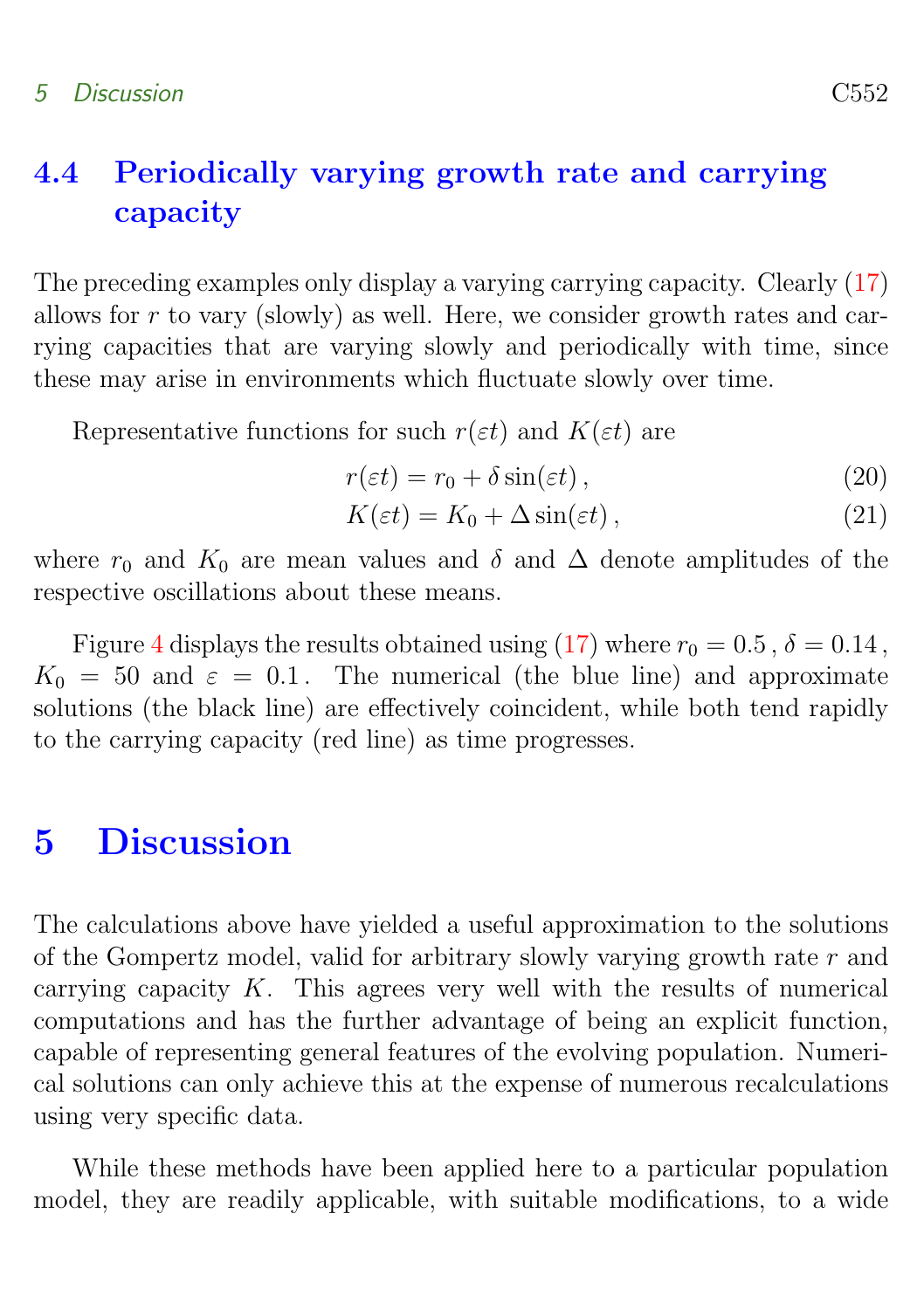

<span id="page-12-0"></span>FIGURE 4: Periodically varying  $r$  and  $K$ .